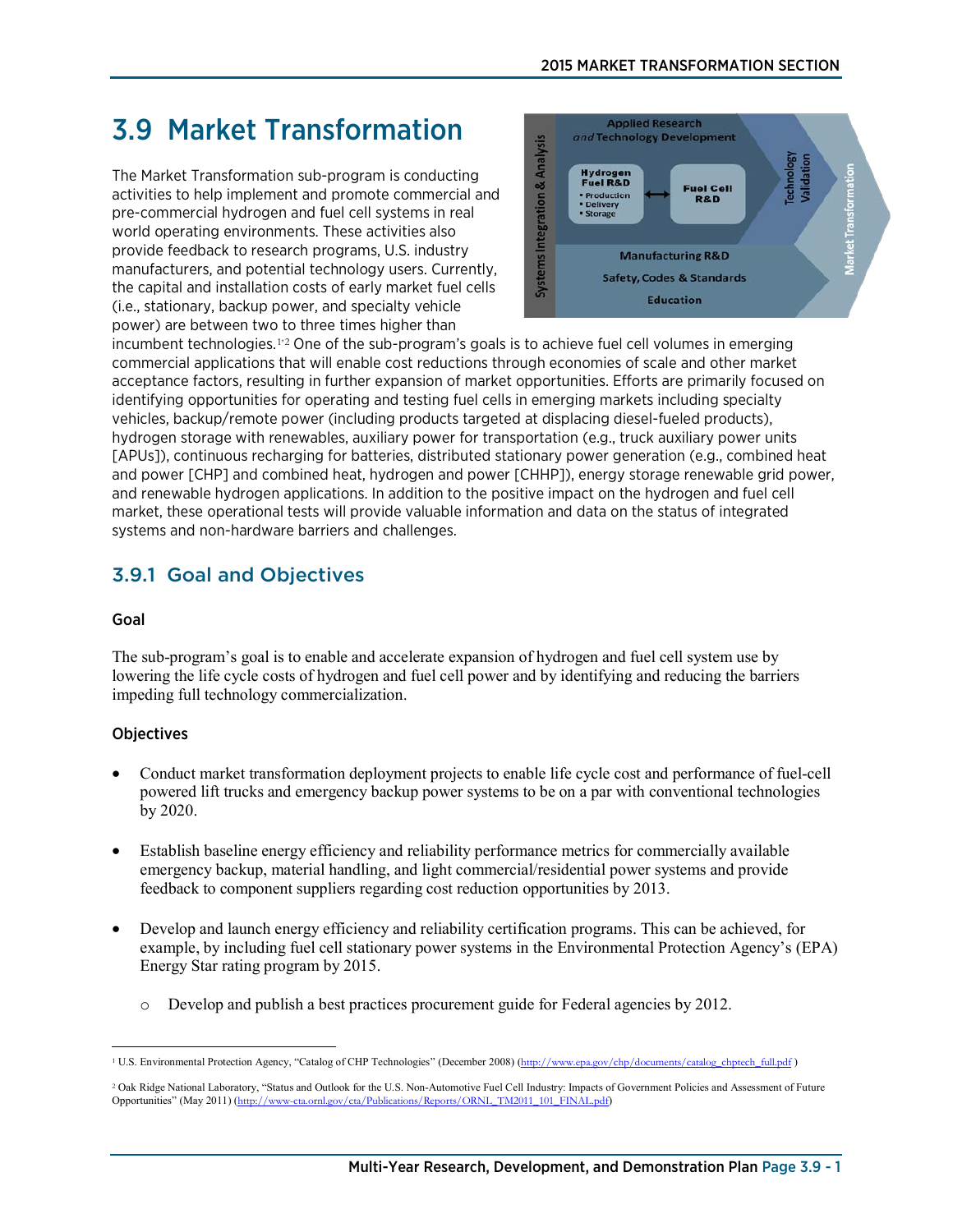- Test emerging approaches to grid management using renewable hydrogen storage and fuel cell systems in coordination with the U.S. Department of Energy (DOE) Office of Electricity Delivery and Energy Reliability by 2014.
- Advance the knowledge and expertise of waste-to-energy stationary fuel cells, shipboard auxiliary power unit applications, and aviation applications through targeted testing and evaluation efforts in coordination with the Technology Validation sub-program and in partnership with the U.S. Department of Defense (DOD), the U.S. Navy, the U.S. Army, and civilian agencies such as the U.S. Department of Agriculture (USDA) and the Federal Aviation Administration (FAA) by conducting design requirements planning for aircraft APUs by 2012, shipboard APUs by 2013, and waste-to-energy fuel cells by 2014.
- Identify lessons learned from promulgated policies and regulations and promote the development of the most effective and applicable incentives for hydrogen and fuel cell technologies by 2016.

### 3.9.2 Approach

DOE addresses hydrogen and fuel cell market transformation challenges through the enhancement of [government and industry technology adoption activities.](http://www1.eere.energy.gov/solar/state_technical.html) DOE provides information and tools to federal, state, and local governments and industry fuel cell users and assists them in the development of application programs. The Fuel Cell Technologies Program is also promoting hydrogen and fuel cell showcase activities by providing technical assistance on synergistic and novel energy efficient and renewable energy systems that include crosscutting technology applications.

The sub-program supports key implementation projects and partnerships (with state and local governments and other stakeholders) to develop and assess policies, practices, and business models that accelerate adoption of fuel cell technologies. Another critical activity is the deployment of emerging applications at the late-stage prototype and early commercial levels, which will assist industry with improving the affordability and reliability of hydrogen and fuel cell systems, expand user and servicing expertise, and better define the business case for multiple applications. A key approach to increasing domestic market penetration is to develop standard institutional and financial market practices such as power purchase agreements (PPAs),<sup>[3](#page-1-0)</sup> other third party financing methods, and installation guides. A suite of user tools, methodologies, and predictive analysis models including financial analyses for multiple applications (e.g., net payback period estimates) is being developed to support more early application deployments.

The sub-program is developing strategies to mitigate commercial risks and to develop new approaches that will ensure high capacity utilization and improved reliability under initial and mass market penetration scenarios. Also, the Market Transformation sub-program collaborates with the Safety, Codes and Standards sub-program to provide lessons learned and best practices. These efforts should facilitate the development of standard operating procedures to provide high-quality, economic and environmental performance data and to help secure private sector financing for high volume fuel cell system deployments.

### 3.9.3 Programmatic Status

#### Current Activities

Market Transformation activities encourage higher-volume purchases of hydrogen and fuel cell systems, which, in turn, reduce barriers and support domestic industry growth. Ongoing and planned activities focus on the following:

<span id="page-1-0"></span> $\overline{a}$ <sup>3</sup> A power purchase agreement is an agreement between a private entity and a site owner. The private entity purchases, installs, owns, operates, and maintains the site equipment. The site owner purchases electricity from the private entity.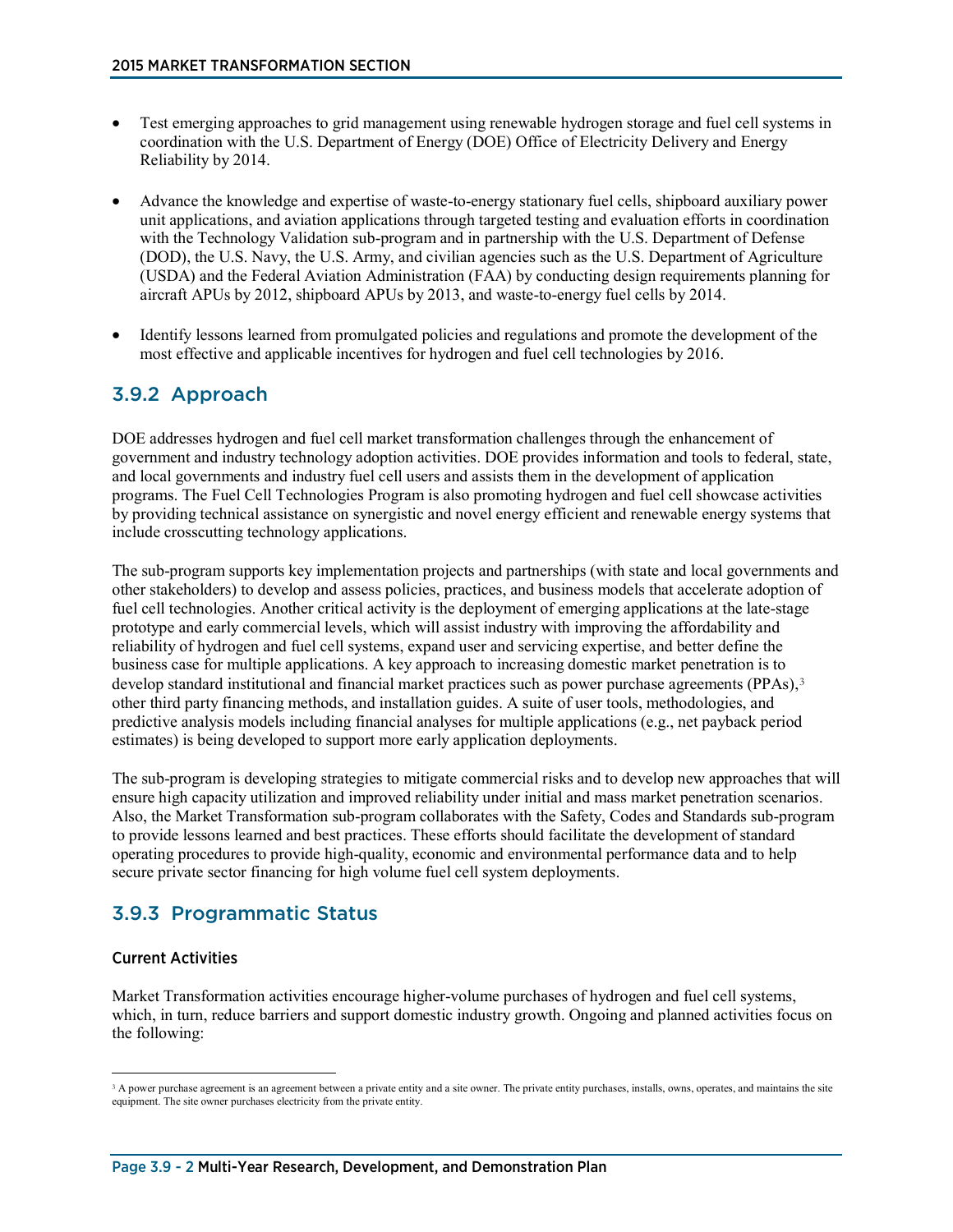- 1. Using data collected by the Technical Validation sub-program to 1) validate the business case for various early market fuel cell systems and 2) assess the performance of these integrated systems in real world operating environments. Example business cases developed using these data are made publicly available so that additional stakeholders become aware of the benefits of integrated hydrogen and fuel cell systems.
- 2. Collaborating with other Federal agencies to 1) increase market-ready application use, 2) increase awareness of the benefits of these deployments, 3) provide "models" for adoption by other Federal agencies and industry, and 4) help to meet important inter-agency cooperative agreements such as the DOE-DOD Memorandum of Understanding.[4](#page-2-0)
- 3. Testing fuel, (e.g., gas clean up and compression, and power generation concepts) to co-produce hydrogen and electricity, including CHHP (tri-generation) approaches using natural gas and waste biogas. Successful, high-visibility applications, such as tri-generation using wastewater treatment gas as a feedstock, tend to foster other waste-to-energy projects using renewable biogas to co-produce hydrogen for market ready fuel cell systems and electricity in distributed generation applications.
- 4. Communicating the benefits of using hydrogen and fuel cells for grid storage of variable renewable energy. The goal is to introduce innovative new approaches that demonstrate the potential of utilityscale hydrogen generation to provide energy storage benefits to the electricity grid and fuel cell applications such as emergency backup power and specialty vehicles.
- 5. Facilitating distributed fuel cell power generation in congested grid locations and other opportune markets. The sub-program will provide information to potential technology users in the private and public sectors about the costs and financial benefits of deploying fuel cells, including information about government incentives like tax credits and financing methods such as power purchase agreements. Power purchase agreements will reduce reliance on power generation from the grid that is heavily dependent on the combustion of fossil fuels.
- 6. Partnering with government and industry stakeholders to deploy pre-commercial applications by testing and evaluating new integrated fuel and power applications. Projects include innovative fuel cell applications such as fuel-cell-powered mobile lighting to displace diesel generator-based systems.

| Table 3.9.1 Current (2015) Activities for Market Transformation |                                                                                       |                                                                                                                                                                                                                     |
|-----------------------------------------------------------------|---------------------------------------------------------------------------------------|---------------------------------------------------------------------------------------------------------------------------------------------------------------------------------------------------------------------|
| <b>Activity</b>                                                 | <b>Objective</b>                                                                      | <b>Organizations</b>                                                                                                                                                                                                |
| Interagency<br>coordination                                     | Monthly coordination and collaboration<br>meetings with federal agencies <sup>5</sup> | DOD, National Institute of Standards<br>and Technology, Department of<br>Commerce, U.S. Navy, U.S. Army,<br>National Aeronautics and Space<br>Administration (NASA), USDA, EPA,<br>Veterans Administration, and FAA |

Current Market Transformation activities are summarized in Table 3.9.1.

 $\overline{a}$ 

<span id="page-2-0"></span><sup>4</sup> Memorandum of Understanding Between U.S. Department of Energy and U.S. Department of Defense, July 2010 ov/news/documents/Enhance-Energy-Security-MOU.pdf)

<span id="page-2-1"></span><sup>5</sup> Energy Policy Act of 2005, Section 806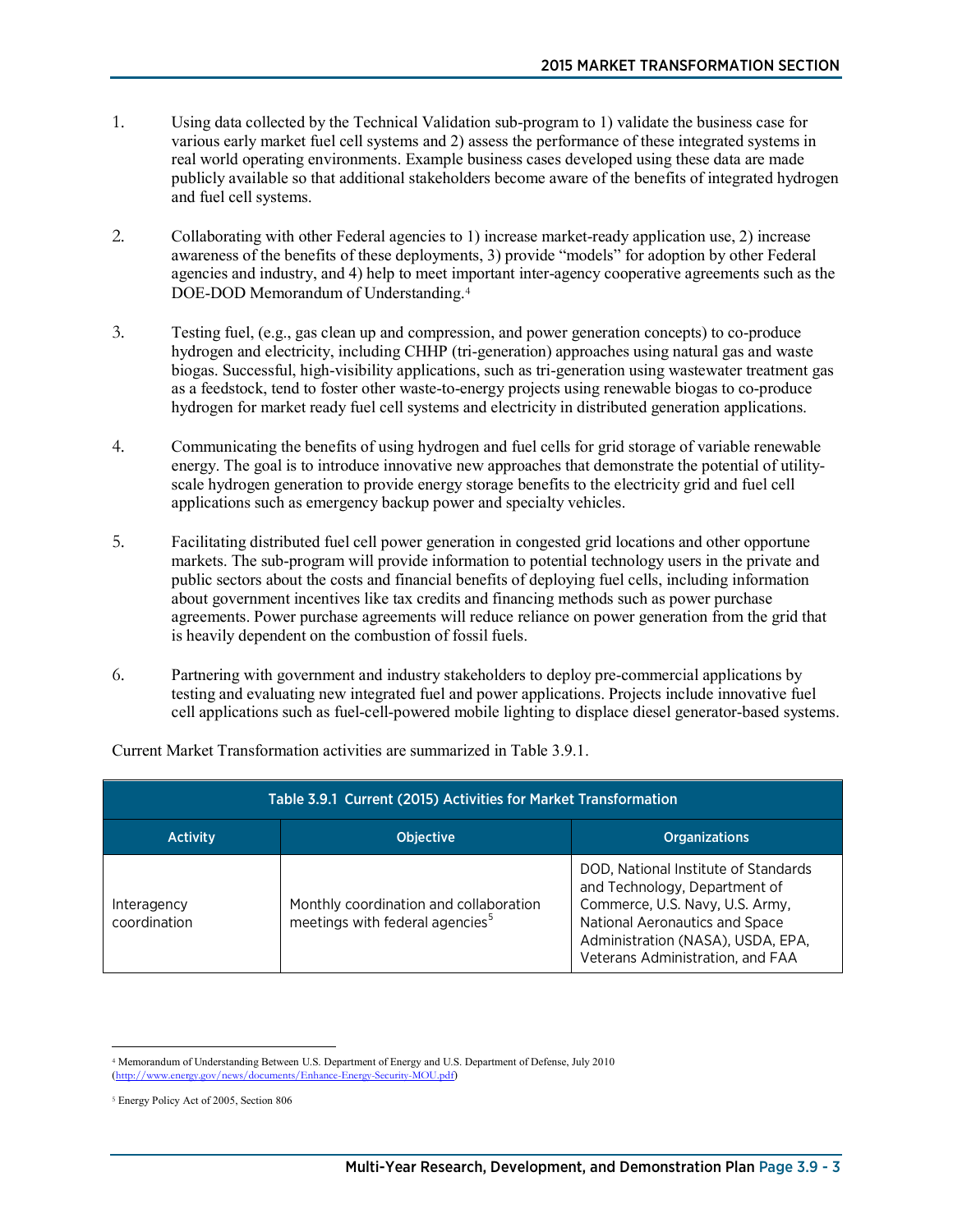#### 2015 MARKET TRANSFORMATION SECTION

| Table 3.9.1 Current (2015) Activities for Market Transformation      |                                                                                                          |                                                                                                                                                                                                                                                       |
|----------------------------------------------------------------------|----------------------------------------------------------------------------------------------------------|-------------------------------------------------------------------------------------------------------------------------------------------------------------------------------------------------------------------------------------------------------|
| <b>Activity</b>                                                      | Objective                                                                                                | <b>Organizations</b>                                                                                                                                                                                                                                  |
| Maritime port power                                                  | Develop and demonstrate a pier-side and<br>onboard auxiliary power system                                | U.S. Maritime Administration, Sandia<br>National Laboratories (SNL)                                                                                                                                                                                   |
| Material handling<br>deployments                                     | Collect data and evaluate performance                                                                    | DOD, Defense Logistics Agency, FedEx<br>Freight, Sysco Houston, Nuvera Fuel<br>Cells with deployment at H-E-B<br>supermarket chain, GENCO with<br>deployments at Coca Cola, Kimberly<br>Clark, Sysco Philadelphia, Wegmans,<br>and Whole Foods Market |
| Fuel cell tools for<br>assessing costs and<br>benefits               | Develop tools for stationary fuel cell<br>deployment in federal buildings using<br>third-party financing | National Renewable Energy Laboratory                                                                                                                                                                                                                  |
| Mobile lighting                                                      | Conduct performance evaluations on<br>mobile lighting using fuel cell power                              | SNL, Altergy Energy                                                                                                                                                                                                                                   |
| Renewable hydrogen for<br>grid management and<br>transportation fuel | Develop business cases using excess<br>renewable energy from wind and<br>geothermal power                | Hawaii Natural Energy Institute,<br>U.S. Navy                                                                                                                                                                                                         |
| Ground support<br>equipment for aviation                             | Develop and demonstrate airport cargo<br>tractor power                                                   | Federal Express, Plug Power                                                                                                                                                                                                                           |
| Backup power                                                         | Provide emergency power for critical<br>loads such as telecommunications and<br>share lessons learned    | Sprint, FAA, U.S. Army, NASA, National<br>Park Service, Logan Energy, Idatech,<br>ReliOn, Hydrogenics, Altergy                                                                                                                                        |

### 3.9.4 Challenges

While fuel cells are becoming competitive in a few markets, the range of these markets can be greatly expanded with improvements in durability and performance and reductions in manufacturing cost. Successful entry into emerging markets will also require overcoming certain institutional and economic barriers, such as the need for codes and standards, the lack of public awareness and understanding of the technologies, and the high initial costs and lack of a supply base that many new technologies face in their critical early stages.

Early market sales stimulate further market activity by supporting the growth of a domestic industry, overcoming some of the logistical and other non-technical challenges associated with adoption of a new technology, and establishing key elements of the infrastructure that will be essential for later market growth. In addition, these deployments will provide valuable data on the performance of the technologies in real-world operation, lessons-learned from early adopters, and information that will be used to benchmark the benefits of the technologies.

#### Sub-program Targets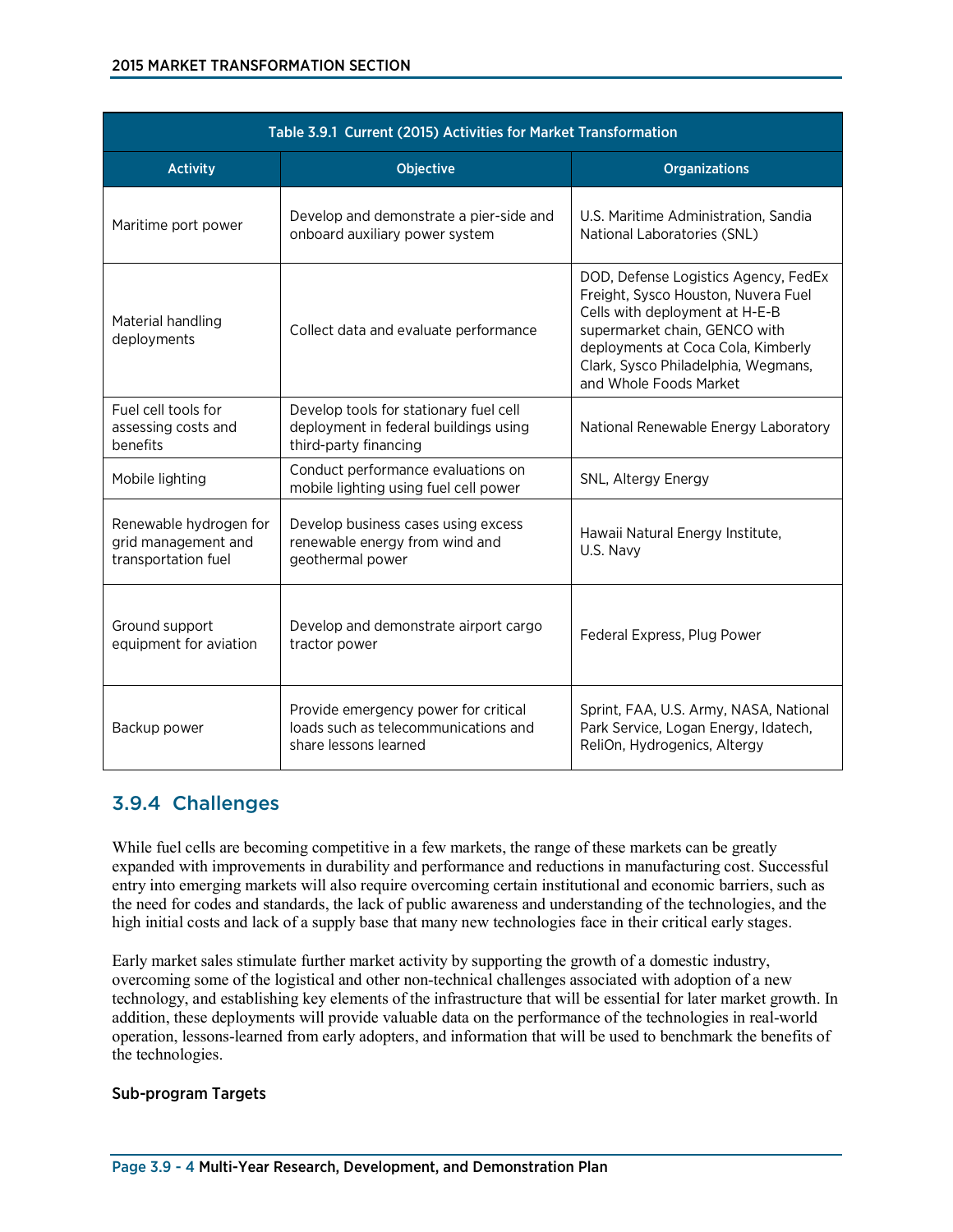Market Transformation activities increase domestic hydrogen and fuel cell market penetration by removing non-technical market barriers and reducing non-hardware system costs which are still a significant cost barrier.<sup>[6](#page-4-0)</sup> Non-technical challenges include the high costs of insurance, permitting, installation, and project management. The sub-program assists in the challenge of lowering the cost by identifying and reducing the market barriers to full technology commercialization. Efforts under this sub-program complement the RD&D work of other sub-programs, as well as Systems Analysis work, by focusing on these non-hardware system costs and barriers.

The sub-program focuses on achieving life cycle cost parity with incumbent technologies by deploying new high volume applications such as airport ground support vehicles and addressing non-hardware related costs such as delays in permitting, siting, and installation as well as performing key analyses of finance and technology options. For example, a fuel cell stack is manufactured using similar processes regardless of the equipment application. As a result, combining the market penetration of various fuel cells such as stationary power, specialty vehicles and other vehicle uses, and backup or auxiliary power results in a rapid reduction in capital costs. By 2016 – 2017, the markets are expected to reach a combined manufacturing volume of around 4 million kilowatts annually and trigger a rapid commercialization and the related reduction in fuel cell system costs.[7](#page-4-1)

### 3.9.5 Barriers

The following section outlines barriers to achieving the Market Transformation sub-program's goal and objectives.

#### **A. Inadequate standards and complex and expensive permitting procedures**

- $\circ$  Hydrogen and fuel cell system's installation costs are too high<sup>[8](#page-4-2)</sup>
- o Hydrogen and fuel cell system's insurance costs are too high
- o Hydrogen and fuel cell system's energy efficiency standards do not exist
- o Permitting approval by local officials takes too long and is expensive
- o Sufficient life cycle performance data to enable standards development is lacking
- **B. High hydrogen fuel infrastructure capital costs for Polymer Electrolyte Membrane (PEM) fuel cell applications**
- **C. Inadequate private sector resources available for infrastructure development**
- **D. Market uncertainty around the need for hydrogen infrastructure versus timeframe and volume of commercial fuel cell applications**
- **E. A lack of flexible, simple, and proven financing mechanisms**

<span id="page-4-0"></span> <sup>6</sup> University of California, Irvine, National Fuel Cell Research Center, "Fuel Cell Explained" [\(http://www.nfcrc.uci.edu/2/FUEL\\_CELL\\_INFORMATION/FCexplained/challenges.aspx\)](http://www.nfcrc.uci.edu/2/FUEL_CELL_INFORMATION/FCexplained/challenges.aspx) <sup>7</sup> U.S. Department of Energy Hydrogen and Fuel Cells Program Records

<span id="page-4-1"></span>[<sup>\(</sup>http://www.hydrogen.energy.gov/program\\_records.html\)](http://www.hydrogen.energy.gov/program_records.html), record currently in process as of April 2012

<span id="page-4-2"></span><sup>8</sup> ORNL/ TM-2011/ 101, table 5 (BUP PEM), page 67, May 2011

[<sup>\(</sup>http://cta.ornl.gov/cta/Publications/Reports/ORNL\\_TM2011\\_101\\_FINAL.pdf\)](http://cta.ornl.gov/cta/Publications/Reports/ORNL_TM2011_101_FINAL.pdf)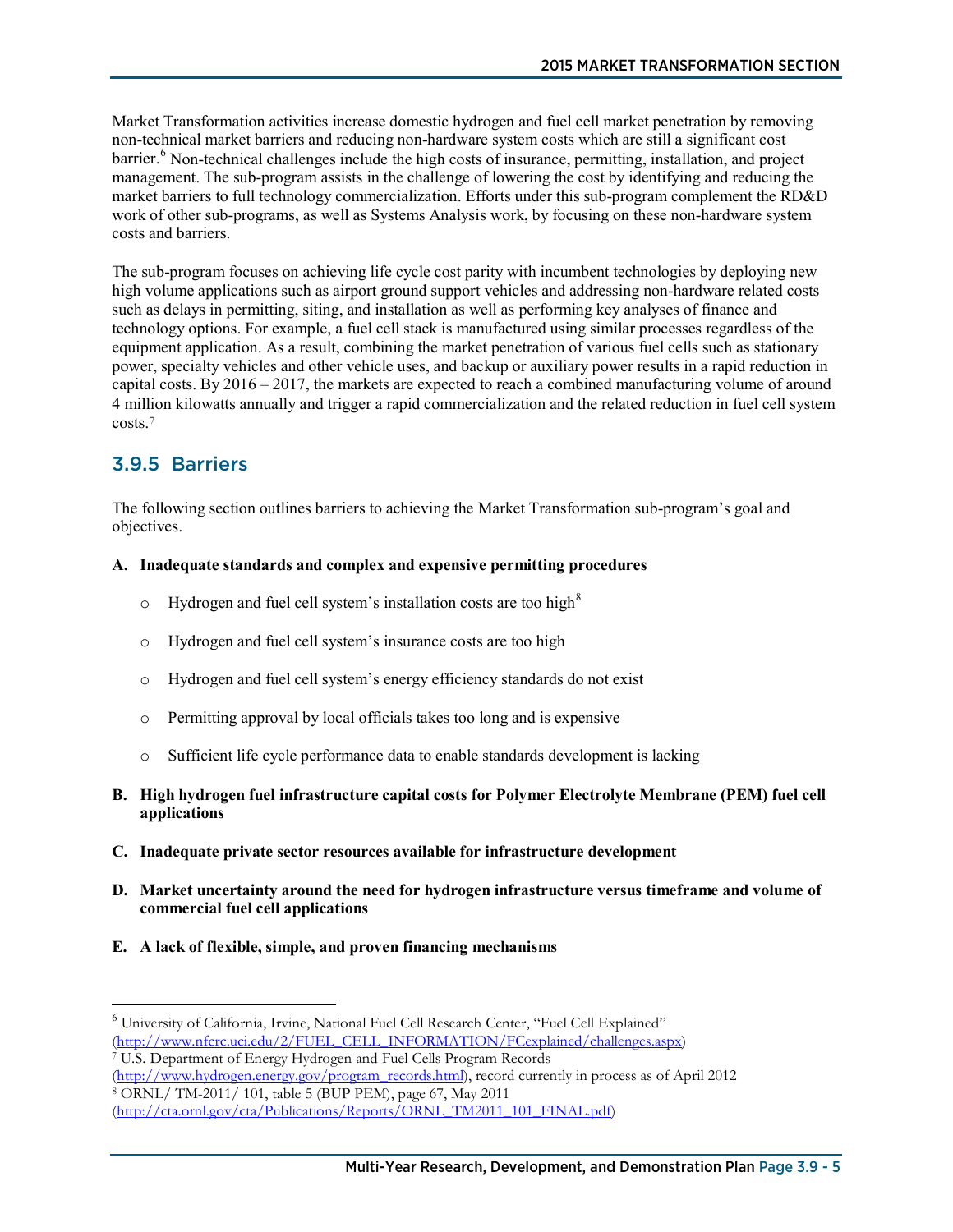- o Inadequate private funds available for new projects
- o Lack of sufficient financing instruments for large projects
- o High cost of fuel cells using current low production volumes
- o Shorter product warranty periods than for other commercial new or renewable energy technology products
- o Lack of government energy acquisition processes to facilitate large scale fuel cell deployments
- o Lack of life cycle cost and performance data to demonstrate low investor risks
- o Inadequate federal and state-level incentives relative to other clean or renewable energy technologies
- **F. Inadequate user experience for many hydrogen and fuel cell applications**
- **G. Lack of knowledge regarding the use of hydrogen inhibits siting (e.g., indoor refueling)**
- **H. Utility and other key industry stakeholders lack awareness of potential renewable hydrogen storage application**
- **I. Lack of cross-cutting information on how to use hydrogen and fuel cell systems in combination with energy efficiency and renewable energy technologies with existing projects**
- **J. Insufficient numbers of trained and experienced servicing personnel**
- **K. Inadequate installation expertise**
- **L. Lack of qualified technicians for maintenance**
- **M. Lack of certified service providing organizations for installation and maintenance**
- **N. Policies and incentives (e.g., Investment Tax Credit) are not available to government or other nonprofit entities - impeding early market adoption in the public sector**
- **O. Lack of standard recycling/disposal processes**

### 3.9.6 Task Descriptions

The technical task descriptions are presented in Table 3.9.2. The barriers associated with each task appear after the task title.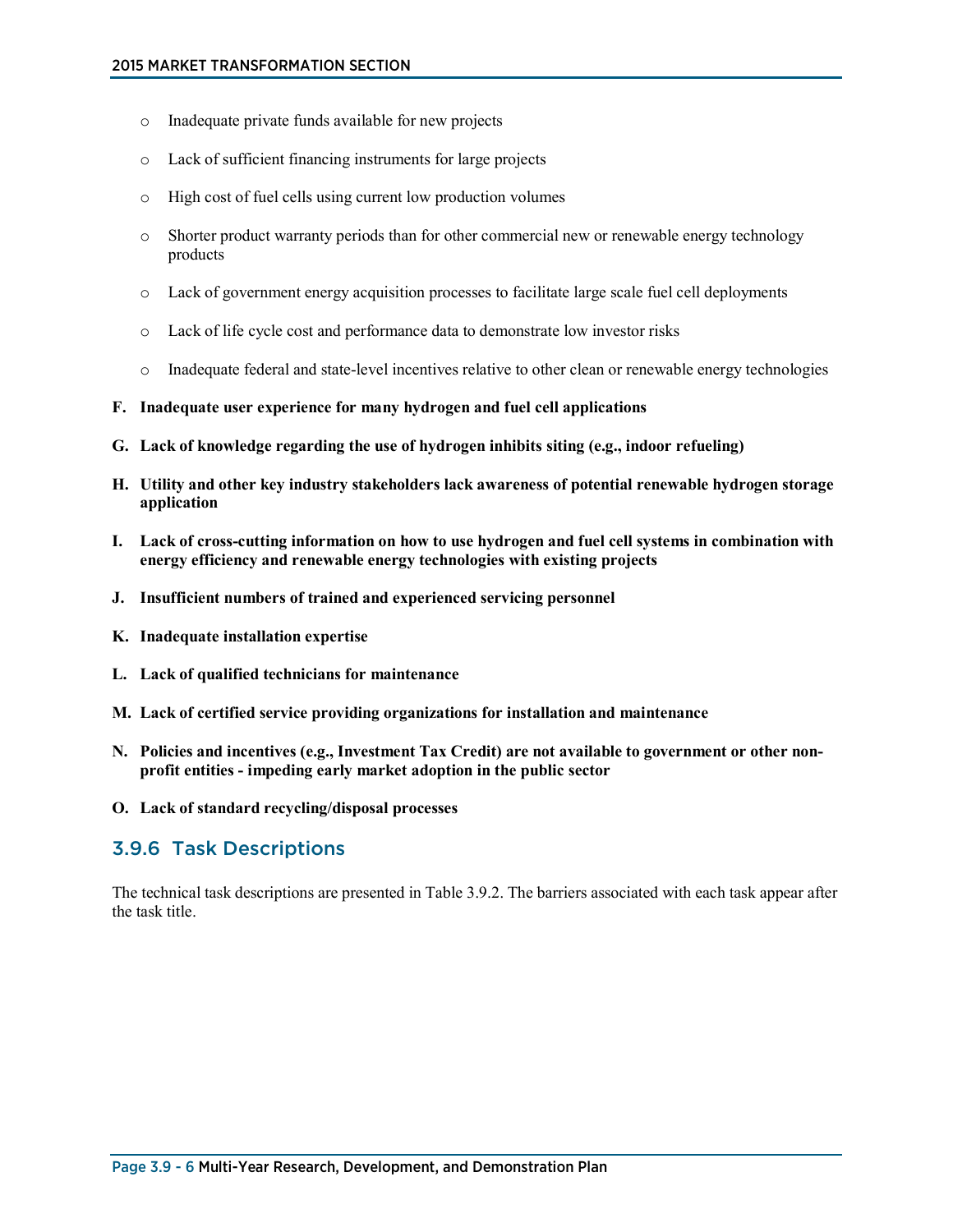| <b>Table 3.9.2 Technical Task Descriptions</b> |                                                                                                                                                                                                                                                                                                                                                                                                                                                                                                                                                                                                                                                                                                                                                                                                                                                                                                                                                                                                                                                                                                                                                                                                                                                                                                                                                                                                                                                                                                                                                                                                                                                                                                                                                                                                                                                                        |                           |
|------------------------------------------------|------------------------------------------------------------------------------------------------------------------------------------------------------------------------------------------------------------------------------------------------------------------------------------------------------------------------------------------------------------------------------------------------------------------------------------------------------------------------------------------------------------------------------------------------------------------------------------------------------------------------------------------------------------------------------------------------------------------------------------------------------------------------------------------------------------------------------------------------------------------------------------------------------------------------------------------------------------------------------------------------------------------------------------------------------------------------------------------------------------------------------------------------------------------------------------------------------------------------------------------------------------------------------------------------------------------------------------------------------------------------------------------------------------------------------------------------------------------------------------------------------------------------------------------------------------------------------------------------------------------------------------------------------------------------------------------------------------------------------------------------------------------------------------------------------------------------------------------------------------------------|---------------------------|
| <b>Task</b>                                    | <b>Description</b>                                                                                                                                                                                                                                                                                                                                                                                                                                                                                                                                                                                                                                                                                                                                                                                                                                                                                                                                                                                                                                                                                                                                                                                                                                                                                                                                                                                                                                                                                                                                                                                                                                                                                                                                                                                                                                                     | <b>Barriers</b>           |
| 1                                              | Launch emerging technology application projects and evaluate performance<br>Demonstrate the value proposition and business case for freight support<br>$\bullet$<br>equipment and vehicles, emergency backup power systems, and small<br>stationary power.<br>Test and evaluate port support equipment applications including motive (e.g.,<br>$\bullet$<br>baggage tractors or drayage trucks) and non-motive (e.g., ground lighting and<br>onboard APUs).<br>Test and evaluate onboard fuel cell rechargers and prime power for medium<br>$\bullet$<br>duty trucks and light duty battery electric vehicles.<br>Evaluate air emissions and energy effects of fuel cells in commercial passenger<br>$\bullet$<br>aircraft for APUs.<br>Conduct renewable hydrogen generation and energy storage performance and<br>$\bullet$<br>business case testing activities. Demonstrate at utility or near-utility scale.<br>Conduct user forums and adoption analysis for emerging commercial<br>$\bullet$<br>applications including power for lift trucks, airport ground support equipment,<br>and small buildings.<br>Identify specific opportunities to increase deployments by aggregating demand<br>$\bullet$<br>for hydrogen and fuel cells to lower cost of both technologies.<br>Work with Recovery Act award winners to complete deployment of fuel cell-<br>$\bullet$<br>powered lift trucks and emergency backup installations. Support press events<br>and media outreach.<br>Track energy benefits of completed installations in order to supply real-world<br>$\bullet$<br>results with potential end users and media. Develop case studies and outreach<br>materials highlighting project results.<br>Evaluate business case studies for various low-cost hydrogen infrastructure<br>$\bullet$<br>pathways over near-, mid-, and long-term market time frames. | A through M               |
| $\overline{2}$                                 | Develop funding, installation and operating models, tools, and templates<br>Develop installation and permitting procedure templates.<br>$\bullet$<br>Develop best-practices for financing fuel cell projects.<br>$\bullet$<br>Develop financial planning analysis tools and identify new, innovative finance<br>$\bullet$<br>methods (e.g., power purchase agreements for fuel cell power; project<br>bundling).<br>Develop guidance detailing best practices for funding mechanisms such as<br>power purchase agreements, third party financing, project bundling methods,<br>and procurement guides.<br>Develop business cases.<br>٠<br>Develop case studies of customer economic and environmental benefits of<br>$\bullet$<br>deploying fuel cells for emerging applications (e.g., stationary power for<br>grocery stores). Disseminate these case studies widely across the public<br>domain.<br>Develop near- and mid-term hydrogen infrastructure market case studies in<br>$\bullet$<br>collaboration with the Hydrogen Production, Delivery, and Technology<br>Validation sub-programs.                                                                                                                                                                                                                                                                                                                                                                                                                                                                                                                                                                                                                                                                                                                                                                      | A, E, I, N, O             |
| 3                                              | Coordinate with other relevant DOE activities to develop workforce and training<br>programs<br>Develop workforce training for fuel cell installation and maintenance with<br>industry stakeholders.<br>Provide workforce development plan for fuel cell maintenance and installation.<br>$\bullet$                                                                                                                                                                                                                                                                                                                                                                                                                                                                                                                                                                                                                                                                                                                                                                                                                                                                                                                                                                                                                                                                                                                                                                                                                                                                                                                                                                                                                                                                                                                                                                     | C, D, G, H, I, J, K, L, M |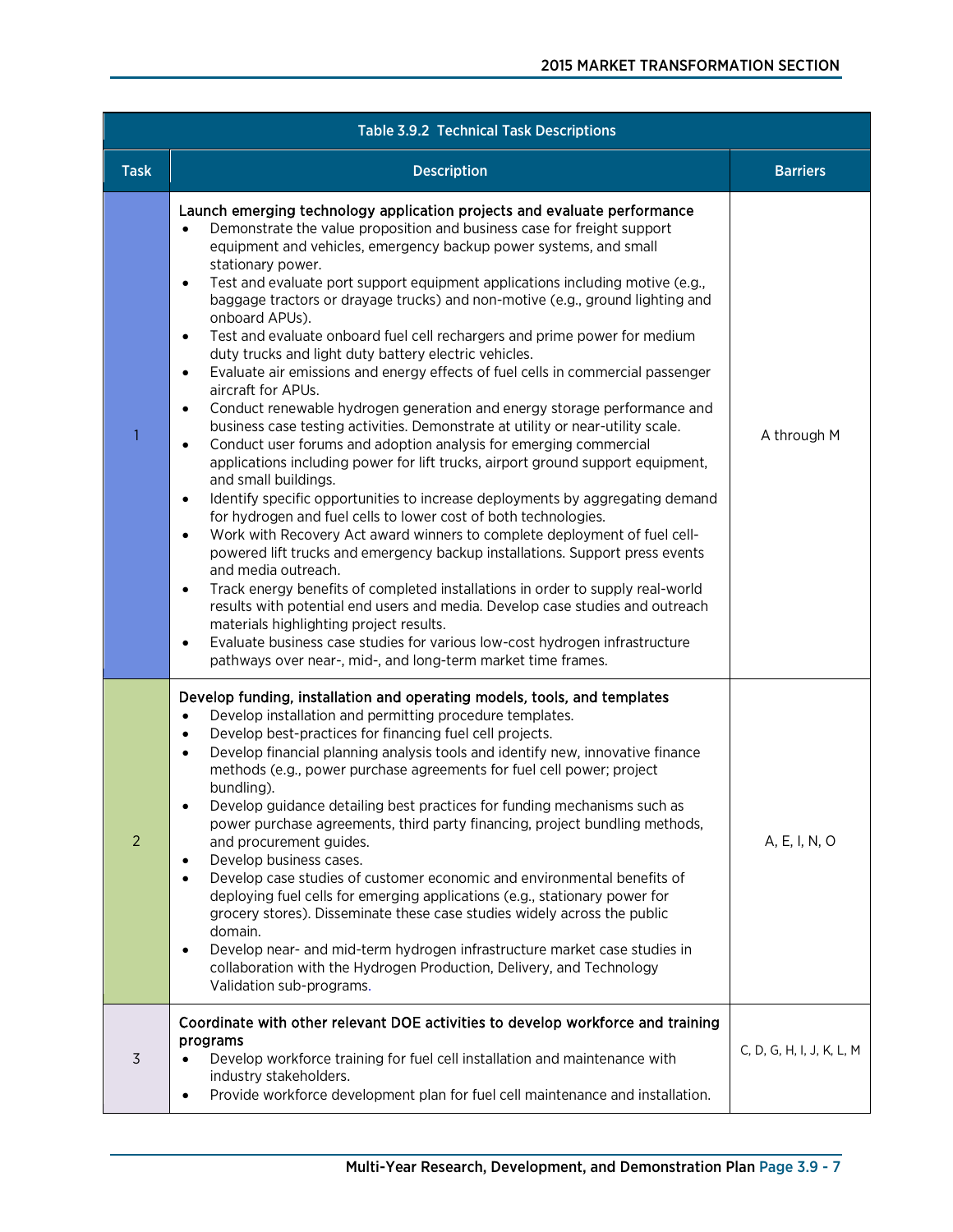| <b>Table 3.9.2 Technical Task Descriptions</b> |                                                                                                                                                                                                                                                                                                      |                 |
|------------------------------------------------|------------------------------------------------------------------------------------------------------------------------------------------------------------------------------------------------------------------------------------------------------------------------------------------------------|-----------------|
| Task                                           | <b>Description</b>                                                                                                                                                                                                                                                                                   | <b>Barriers</b> |
|                                                | Conduct outreach to energy service contractors, utilities, and venture<br>$\bullet$<br>capitalists.<br>In coordination with the Education sub-program conduct local public and<br>$\bullet$<br>community outreach events.<br>Conduct outreach actions for insurance and underwriter industries.<br>٠ |                 |

### 3.9.7 Milestones

The following chart shows the interrelationship of milestones and tasks for the Market Transformation subprogram from FY 2012 through FY 2020. The Market Transformation sub-program input/outputs are summarized in Appendix B.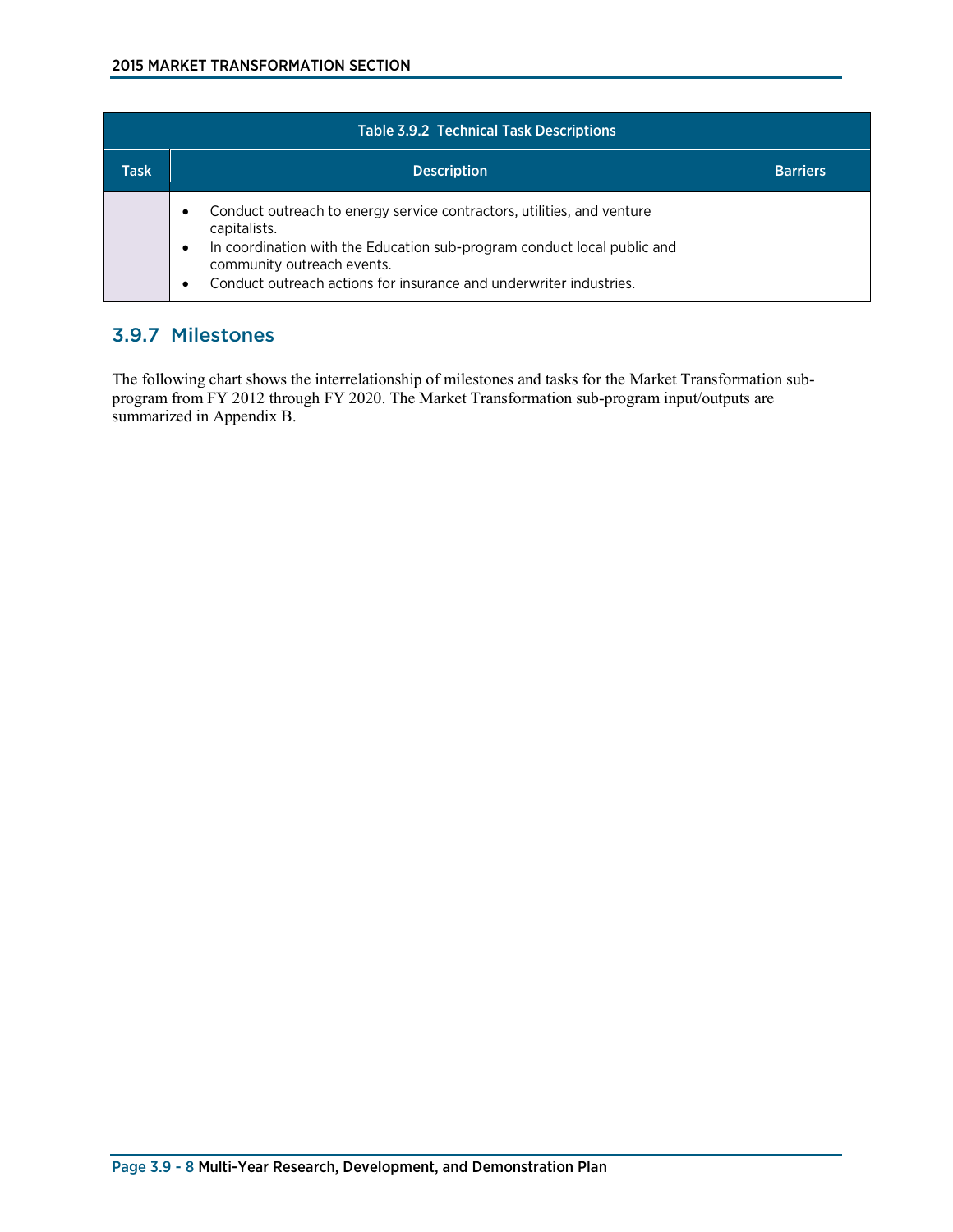

**Market Transformation Milestone Chart**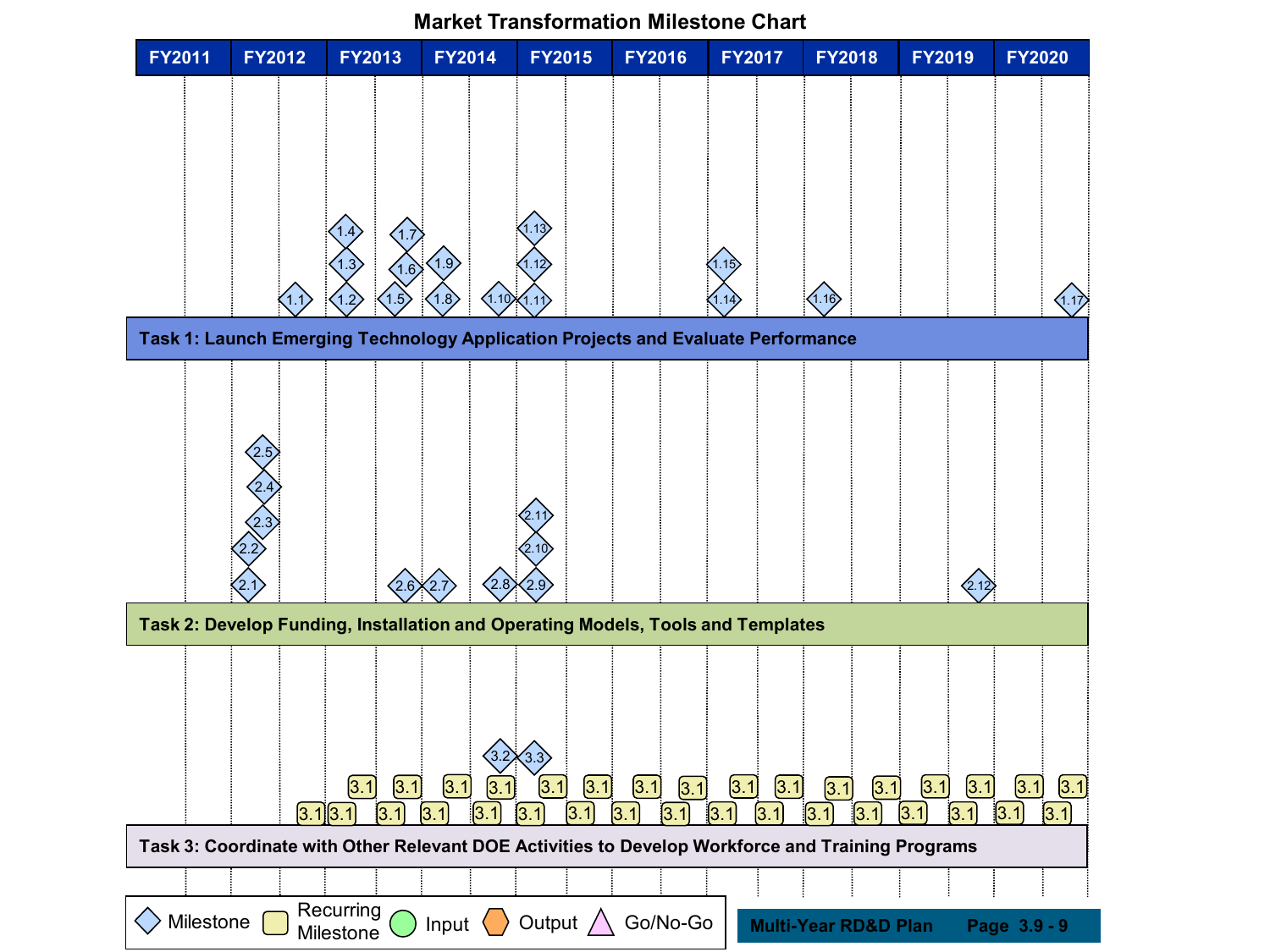### 2015 MARKET TRANSFORMATION SECTION

|      | Task 1: Launch Emerging Technology Application Projects and Evaluate Performance                                                                                                                                                                                                                                |
|------|-----------------------------------------------------------------------------------------------------------------------------------------------------------------------------------------------------------------------------------------------------------------------------------------------------------------|
| 1.1  | Complete initial aircraft APU systems analysis. (3Q, 2012)                                                                                                                                                                                                                                                      |
| 1.2  | Implement cross-cutting interagency project for hydrogen infrastructure integrated with renewable energy<br>generation. (1Q, 2013)                                                                                                                                                                              |
| 1.3  | Complete data collection and assessment of deployed Direct Methanol Fuel Cell lift trucks. (1Q, 2013)                                                                                                                                                                                                           |
| 1.4  | Deploy fuel cells and evaluate business cases for micro-CHP in light commercial applications. (1Q, 2013)                                                                                                                                                                                                        |
| 1.5  | Deploy and test potential benefits of distributed generation fuel cells as a strategic tool to help mitigate grid<br>congestion. Create users forums for backup fuel cells deployed with U.S. Army CERL and TARDEC. (3Q, 2013)                                                                                  |
| 1.6  | Deploy and test backup power at military installations in coordination with DOD and publish results and<br>benefits analysis. (4Q, 2013)                                                                                                                                                                        |
| 1.7  | As part of the Recovery Act, install approximately 1,000 backup and lift truck power fuel cell units at industry<br>partners' sites. (4Q, 2013)                                                                                                                                                                 |
| 1.8  | Complete deployment and evaluation of short haul/drayage trucks and range extenders. (1Q, 2014)                                                                                                                                                                                                                 |
| 1.9  | Deploy fuel cells and evaluate business cases for micro-CHP in residential applications. (1Q, 2014)                                                                                                                                                                                                             |
| 1.10 | Enable >8 MW of fuel cell deployments in emerging markets. (4Q, 2014)                                                                                                                                                                                                                                           |
| 1.11 | Complete design and test deployment of airport ground support vehicles using hydrogen from renewables.<br>(1Q, 2015)                                                                                                                                                                                            |
| 1.12 | Complete test and business case analysis for onboard fuel cell rechargers for battery electric vehicles. (1Q,<br>2015)                                                                                                                                                                                          |
| 1.13 | Deploy, test, and develop business cases for renewable hydrogen energy systems for power, building, and<br>transportation sectors. (1Q, 2015)                                                                                                                                                                   |
| 1.14 | In collaboration with other Federal agencies and industry partners, begin deployment of fleets incorporating<br>validated fuel cell vehicles (available on the GSA schedule) that have achieved 5,000-hour durability (service<br>life of vehicle) and a driving range of 300 miles between fueling. (1Q, 2017) |
| 1.15 | In collaboration with DOD and industry partners, begin deployment of truck fleets incorporating validated APU<br>fuel cell systems having 15,000-hour durability. (1Q, 2017)                                                                                                                                    |
| 1.16 | In collaboration with State and Federal agencies, begin deployment of validated technology to produce<br>hydrogen through distributed reforming of renewable liquid fuels at refueling stations for a cost of <\$3.80/gge<br>at the pump. (1Q, 2018)                                                            |
| 1.17 | Enable economies of scale to achieve cost-competitiveness. (4Q, 2020)                                                                                                                                                                                                                                           |